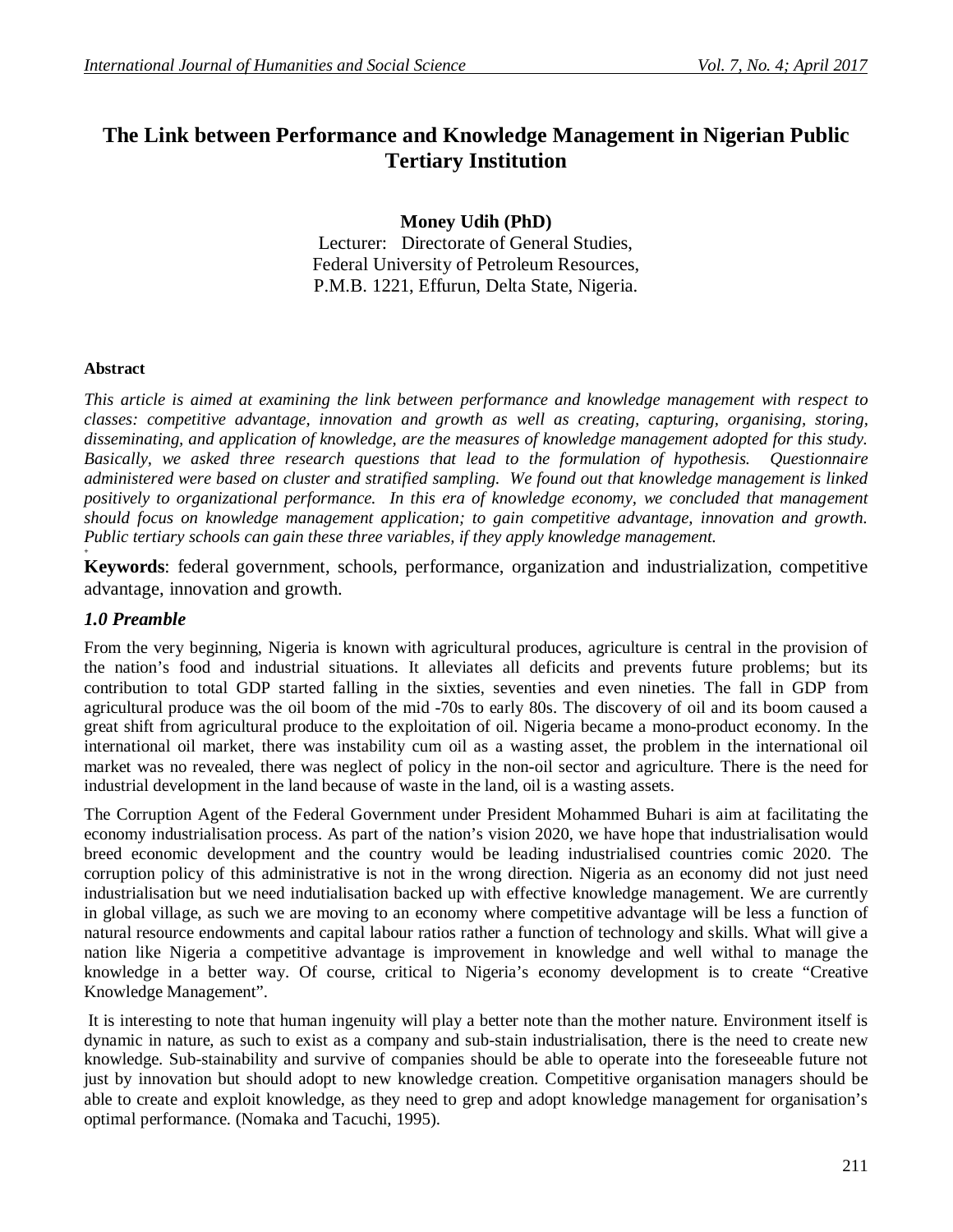This study focused on Federal University of Petroleum Resources, Effurun (FUPRE) as an organisation that need to operate into the foreseeable future with respect to creating and exploiting knowledge management for optimal performance.

### **1.1 Brief History of Federal University of Petroleum Resources, Effurun**

Federal University of Petroleum Resources, Effurun, (FUPRE) is a publicly – owned Federal Government University established in the year two thousand and seven (2007). This is to correct the past neglect of the Niger Delta region. The Petroleum Training Institute (PTI) was used as the University's take-off campus, PTI serve as the temporary site of FUPRE. (Fupre, academic brief vol.1, 2007).

FUPRE currently operates in Uvwie local government area in Ugbomro, Delta State, as its permanent site. The University was created to meet with the environmental challenges, to meet with the immediate community challenges, with respect to direct employment in the oil & gas industry; this poses a complex and exciting challenge for scientific, technical and management education at the highest level in the country. Thus, these challenges will be met by the University, to focus on advanced training in the fields of science, engineering and management as one of its goals. Already on ground, is College of science, College of technology (engineering), and that of College of management which is about to start with a dean – Prof G. O. Yomere. FUPRE is to mount programmed that develop the requisite capacities – scientific, engineering, and management – to promote leadership and service in the petroleum industry. (FUPRE, academic Brief vol.1, 2007). The University is to create graduates with entrepreneurial spirit who will create jobs and not relying on employment. To meet all the above challenges, FUPRE cannot stand aloof without embracing effective knowledge management. FUPRE must/should do its best to grab the knowledge in the heads and units of professors, quality administrators that made up the strengths. Thus, FUPRE, should work at creating, capturing, organising, storing, sharing and applying knowledge if it wants to be competitive and operate into the foreseeable future as well as successful.

The current Vice Chancellor, Professor Akii Ibhadode in his vision wants the University to be among the top 500 Universities in the world in the 21<sup>st</sup> Century. FUPRE is a specialized Petroleum University, first of its kind in Africa and eighth in the world.

The challenges are how FUPRE will create new knowledge and exploit the old knowledge and what impact will the grabbing of the tacit knowledge have on the success of FUPRE.

FUPRE success will be achieved, if it becomes, the world class education, training, research, consultancy, and extension service place as the first 500 world Universities in the world (Ibhadode, 2015). FUPRE need to create effect knowledge to achieve all this.

### **1.2 Objective of the Study**

The study seeks to examine the link between performance and knowledge management with respect to competitive advantage, innovation and growth in (FUPRE).

### **1.3 Research Question**

To achieve the above objective of study, the following research questions were raised.

P<sub>1</sub>Is there a positive link between competitive advantage and knowledge management?

P2Is there a positive link between innovation and knowledge management?

 $P_3$  Is there a positive link between growth and knowledge management?

### **1.4Research Hypotheses**

The null hypotheses to be tested are as follows:

- H1: There is no positive link between competitive advantage and knowledge management
- H<sub>2</sub>: There is no positive link between innovation and knowledge management?
- H3: There is no positive link between growth and knowledge management?

### **1.5 Scope of the Study**

This study is concerned with concept of knowledge, knowledge management, the types of knowledge, transfer of knowledge, and the link between performance and knowledge with respect to Lawson; 2002 and Chin-Loy and Mujtaba, (2007), as it relates to the measurement of knowledge management effectiveness.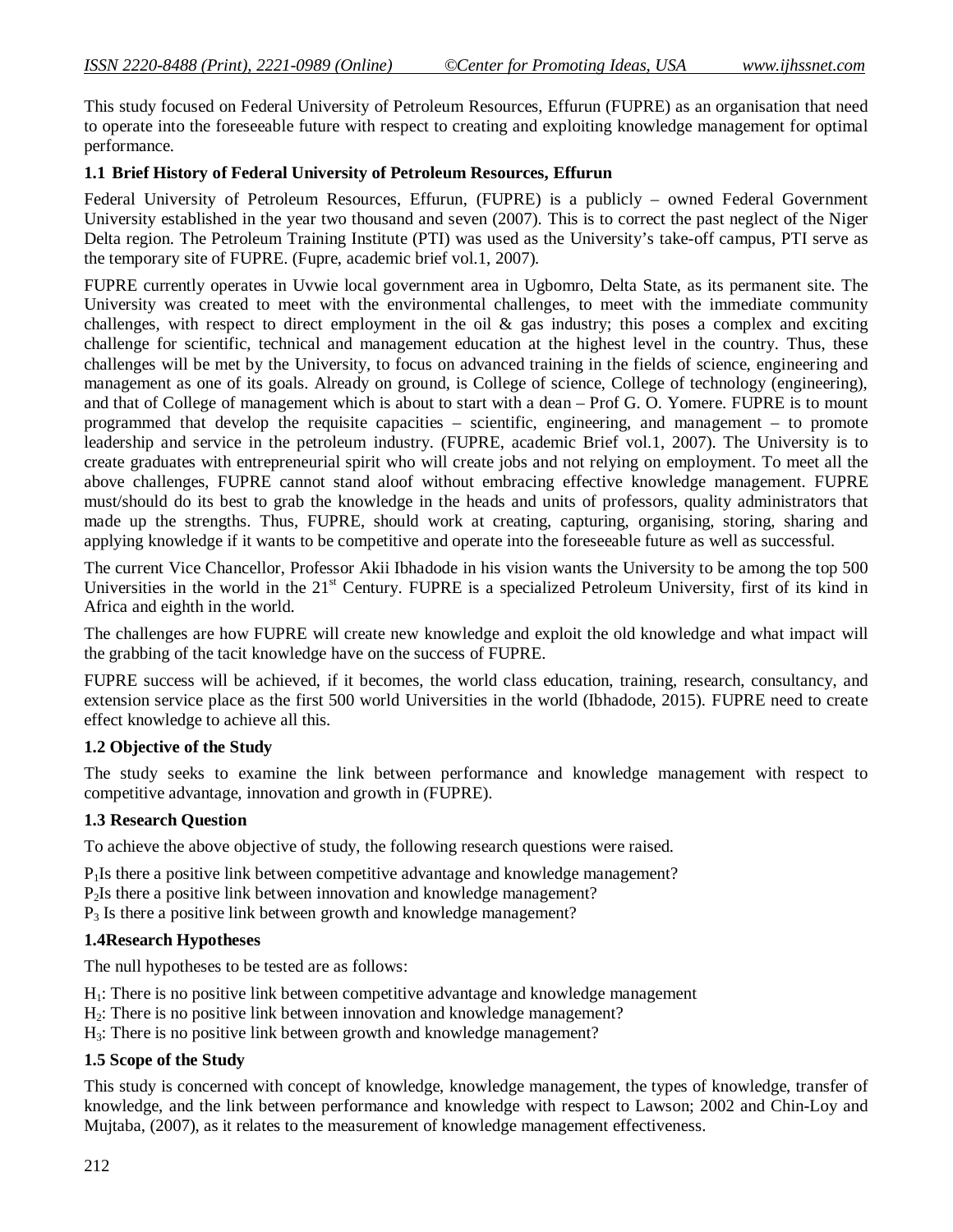# *2.0 Literature Review*

The review of literature is concern the concept of knowledge, knowledge management, the types of knowledge management, the transfer of tacit knowledge, explicit knowledge and the link between performance and knowledge management.

# **2.1 Concept of Knowledge**

Knowledge is defined as that which must do with a familiarity, awareness or understanding of someone or something, such as facts, information, description, or skills, which is acquired through experience or education or education by perceiving, discovering or learning. It must do with that which is related to the capacity of acknowledgment in human beings. (Wikipedia, 2017), Probert S. (2003).

Knowledge is the fact or condition of processing in these mental grasp truths, facts, principles, or other objects of perception. It can be an experience concepts, values, or beliefs that increase an individual's capacity to take effective action Keramati and Azadeh, (2007), Alavi and Leidner, (1999).

Knowledge is also defined as familiarity, awareness, understanding gained through experience or study and results from making comparisons, identifying consequences, and making connections, knowledge is a know-how or applied action. (Servin and De Brum, 2005). It will surprise you to know that, in this century, all jobs are knowledge work and as such all staff or workers are knowledge worker or staff. Thus, the jobs of knowledge workers are assuredly, depend more on knowledge and not manual skills. Knowledge can be acquired through data and information; is there is any difference between knowledge, data and information? Of course, in reverse order, data is said to be raw figures and facts – statistical, while information seen as processed data or a flow of message or message flow; and knowledge is defined as actionable information in the mind of individuals. Thus, knowledge is gotten from information, and it is richer and more meaningful that information. However, if you communicate knowledge or articulate it to others, whether as email, sms, speech making or as a document-written down, it stands as information. Knowledge is said to collective understandings, stories, values, and beliefs, seen in practical activity-based competencies and key member's skills of the organisation; it is built and found as conceptual understanding and key members, cognitive skills. It is also built in technology, rules and the procedures of the organisation, (Backler, 1995).

# **2.2 Knowledge Management (KM)**

Knowledge Management is the management of information within the organisation with respect to influencing three corporate building blocks, that is, Corporate Strategy, Corporate Culture and Systems. Knowledge Management is all about getting knowledge from those who have it to those who need it to improve organizational effectiveness. It is the collection of processes that govern the creation, dissemination, and utilization of knowledge.

It has been in existence for a long time. It is the process or practice of creating, acquiring, capturing, sharing and utilizing knowledge. (Newing, 1999). It is also the process through which organisation generate value from their intellectual and knowledge based assets (Levinson, 2007). The combination of organizational culture, strategic goals, individual needs, and expertise of its people to create an atmosphere of learning and growth (ASTD, 2009). However, the process of systematically and activity managing and the stores of knowledge leveraged in an organisation is called knowledge management, (Landon and Landon, 1998).

Knowledge management is the systematic management of knowledge processes by which knowledge is created (Newing, 1999). In one word, knowledge management, in all the definition above, is a process; though authors differ in the process of categorization. However, the process should create value for the organisation. Our stand in this article is that, knowledge management is a process of creating, capturing, organising, storing, spreading and application of it, to create organizational benefits of the three variables: Competitive advantages, innovation and growth.

# **2.2.1 Types of Knowledge Management (KM)**

In this article, we are concerned with only tacit knowledge, but there are dual knowledge management of organisation: tacit and explicit knowledge (Levinson 2007).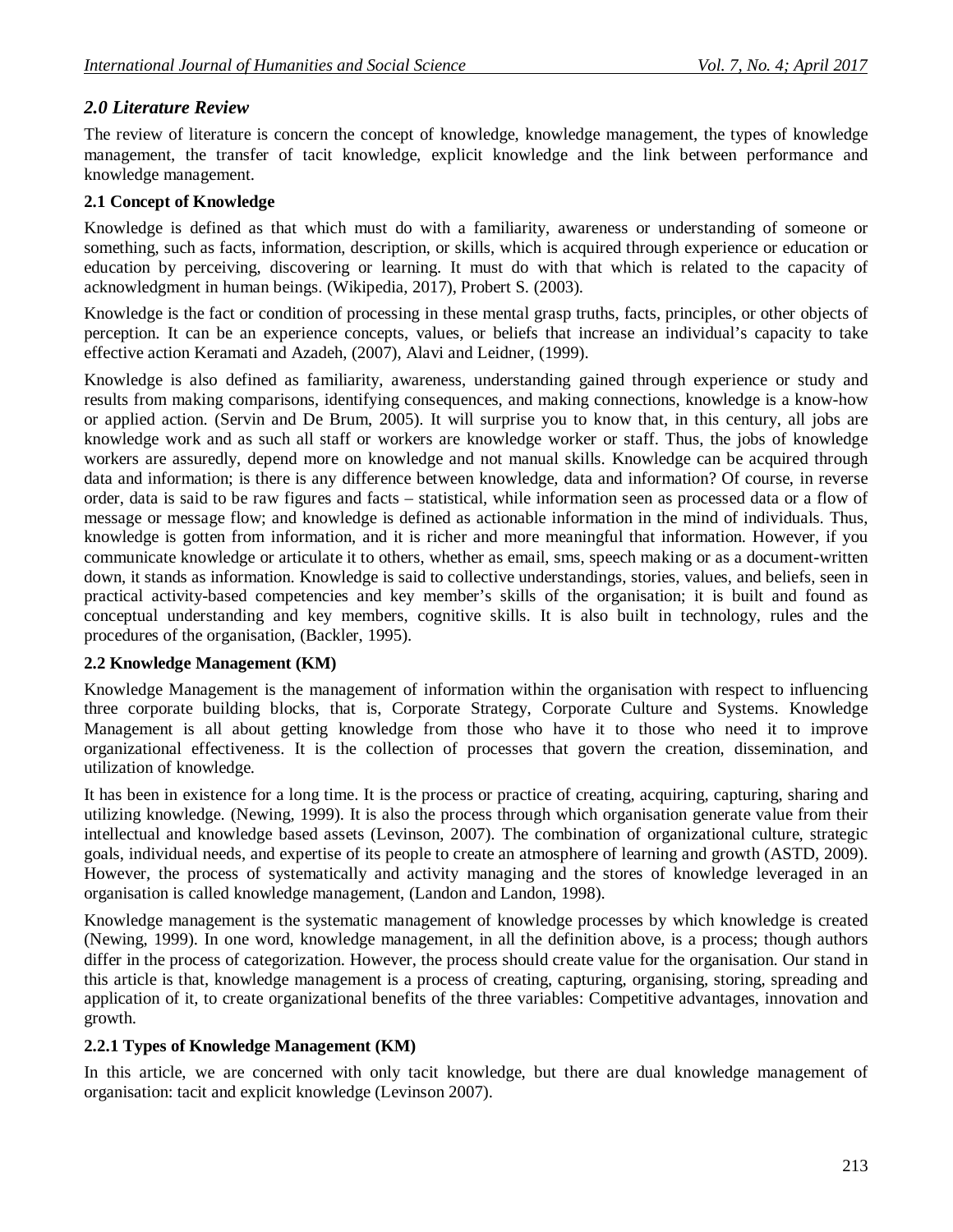### **2.2.2 Tacit Knowledge**

Tacit knowledge is personal, context-specific and it is hard to formalized and communicated (Nomaka and Takeuchi, 2003). It is an individual image of reality and visions for the future, that is, what is? and what ought to be? (Probert, 2003). This knowledge has a dual spread: Cognitive and technical Knowledge. Cognitive knowledge is schematic, paradigms, viewpoints, perspectives, and beliefs that can help people to perceive and define the world; while technical knowledge is, the concrete know down, crafts and skills – primarily bodily skills. The most important type of knowledge is tacit knowledge (Nomaka and Takeuchi, 2003). Our attention is focused on this knowledge. We can realised competitive advantage through knowledge management with respect to identifying the valuable tacit knowledge have by members of the organisation and of course, making it explicit (Balthazard and Cooke, 2004). They believed that once tacit knowledge is made explicit, then it can be mined, organized, stored, and perhaps shared throughout the organisation to point out innovation. When tacit knowledge is made explicit; we say there is new knowledge. The know-how in people's heads is referred to as tacit knowledge. The knowledge in the heads of workers/staff that is not shared is the most important. This of course, is a threat which should be seen as a challenge to leaders in organisation. Leaders in organisation is faced with this challenge, of how to get it out, and recognise it, to generate, share and as well manage it properly. Knowledge deposits in worker's heads and managing it is not possible or desirable (Servin and De Brum, 2005). They advised that leaders can only create, learn, share, and use Knowledge together for organizational benefits, its people, and customers. This knowledge is more valuable since it gives context for people, places, ideas and experiences and requires extensive personal contact as well as trust to share effectively and it is obtained through leaning and communication that can be changed to explicit knowledge (Lara, 2008).

### **2.2.3 How to Transfer Tacit Knowledge**

Tacit knowledge can be transferred or distributed through Information technology (IT), shadowing and joint problem solving, and of course, the implicit mode instead of codifying. Information technology (IT), can be used to distribute knowledge by means of e-mail, groupware, instant messaging.

The best practices of transferring tacit knowledge in any organisations are shadowing and joint problem solving. Shadowing, as a means of transferring knowledge, simply put, is the process whereby staff with less experienceare made to observed and work with an experienced staff in the organisation; to study how they do their work. Observations will be discussed with the experts, to deepen their dialogue and of course, crystallise the transfer of knowledge, (Levinson, 2007). For joint problem solving, the experts work with the beginners on a given assignment in organisation, so that the experts approach world be made open and clear. Both the experts and the beginners work-together. Knowledge is well shared directly between staff either by conversations or indirect observation.

Thus, we have knowledge audit when it is formalised, that is staff share information in the organisation laterally. (Davenport and Prusak, 1998), (Uhlaner, Meijaard, and Folkeringa, 2007). Implicit mode is the best mode to transfer valuable tacit knowledge, it is advised not to codify in transferring knowledge (Levinson, 2007).

### **2.3 Knowledge Management and Performance: The Link**

There are triple criteria for performance evaluation, these are: innovation, competitive advantage and growth. Organisational benefits are innovation, competitive advantage and growth; there is a strong link between Organisational benefits and knowledge management (Chin-Loy and Mujtaba, 2007).

With respect to Canonical correlation, there are positive effects on innovations, as it concerns knowledge storage, acquisition, selection and diffusion. That is, knowledge storage, acquisition, selection and diffusion has *positive* effects on innovation (Chang and Lee, 2003). Knowledge management has *significant* influence on business management performance and competitive edges (Chang and Lee, 2007). There are also positive effects of knowledge management on labour/staff (Kremp and Mairesse, 2003). It is also acknowledged that knowledge management infrastructure and processes have significant effects on the success of knowledge management; that Information technology impact on knowledge management is not linear, however, tread through the processes. And leadership, culture and strategy has influence knowledge management infrastructure (Khalifa, and Vanessa, 2003). The success of knowledge management depends on these factors: Knowledge shaving, Knowledge creation and knowledge transfer (Keramati and Azudeh, 2007), knowledge management infrastructure is influenced by leadership, culture and strategy.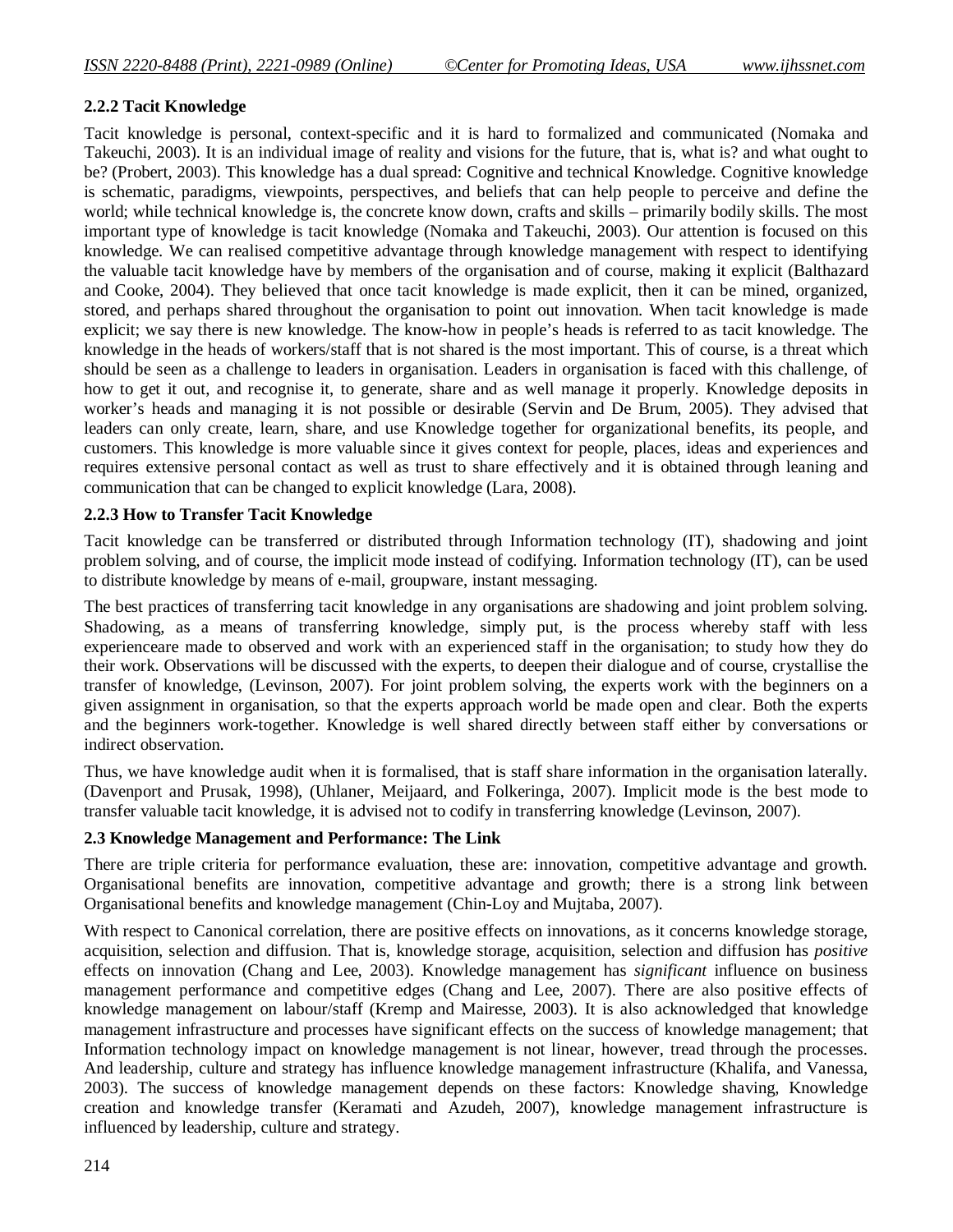# *3.0 Methodology*

The study is done to examine the relationship between performance and knowledge management in Federal University of Petroleum Resources, Effurun. Survey research was conducted to determine the relationship between performance and knowledge management. The population of study is the academic, technologists, and administrative staff of the school. The sample of study is the knowledge staff in Federal University of Petroleum Resources, Effurun (FUPRE). The staff strength of the University is between four hundred and eight hundred staff. We used Cluster and Stratified sampling. This study focused on two arms: the administrative arm, which is made up of the Vice Chancellor's office, the Registry, and the Bursary; and the academic arm, which is made up of the College of Sciences, College of Technology, and the Library. We stratified administration into four (4) parts: top management, middle management, supervisory management, and the rank and file, while the academic arm was stratified into Professors, Readers, Senior Lecturers, and Lecturers, as well as the support staff-fettled into the administrative categories. We administered questionnaires to congregational members during one of the congregation meeting in the school. We distributed about one hundred (100) questionnaires, and only eighty (80) were returned. Application was made of seventy-two (72) questionnaires, as eight (8) was rejected because of wrong and incomplete filling. With respect to demographics, four (4) questionnaires were not used because of incompletion, as such, use was made of 68 questionnaires. Thus, the response rate was seventy-two percent (72/100.100).We applied Lawson's Knowledge Management Assessment Instrument (LKMAI), it is made up of six-process typology: Knowledge creation, Knowledge capture, Knowledge organisation, Knowledge storage, Knowledge sharing, and Knowledge application.

There are six dimensions in LKMAI with each scale having four descriptive statement, and Likert scale was used, from strongly agree to strongly disagree (Chin-Loy Mujtaba, 2007).

# **3.1 Variables Specification**

We denote Knowledge Creation as KC, Knowledge Application as KA, Knowledge Organisation as KO, Knowledge Storage as KS, Knowledge Dissemination as KD, and Knowledge Capturing as KC.

# *4.0 Analysis of Data*

This study is concerned with the relationship between performance in Organisation and knowledge management. We have four tables showing the rank, distribution, educational level, promotion, prospects, job training and awareness of knowledge management programme in FUPRE.

| Rank                   | <b>Frequency</b> | Percentage |  |
|------------------------|------------------|------------|--|
| Senior Management      | 26               | 38         |  |
| Middle Management      | 30               | 44         |  |
| <b>Technical Staff</b> | ↩                | 03         |  |
| <b>Support Staff</b>   |                  | 03         |  |
| Not Applicable         | 8                | 12         |  |
| <b>TOTAL</b>           | 68               | 100        |  |

The above table 1, shows that at middle level of management workers are 30 out of 68 giving a percentage of 44, with senior management 26 giving a percentage of 38, while technical and support staff are 3 percent each.

| <b>Educational Level</b>     | <b>Frequency</b> | <b>Percentage</b> |
|------------------------------|------------------|-------------------|
| <b>High School Graduate</b>  |                  |                   |
| <b>Technical Training</b>    |                  |                   |
| <b>Under Graduate Degree</b> |                  |                   |
| <b>Graduate Degree</b>       | 56               | 82                |
| Others                       | 10               |                   |
| <b>TOTAL</b>                 | 68               | 100               |

**Table 2: Educational Attainment In Fupre.**

The above table 2, shows that most respondents have graduate degree (Masters) were about 82%, while 15% was Ph.D. and others. 3 percent was high school graduate.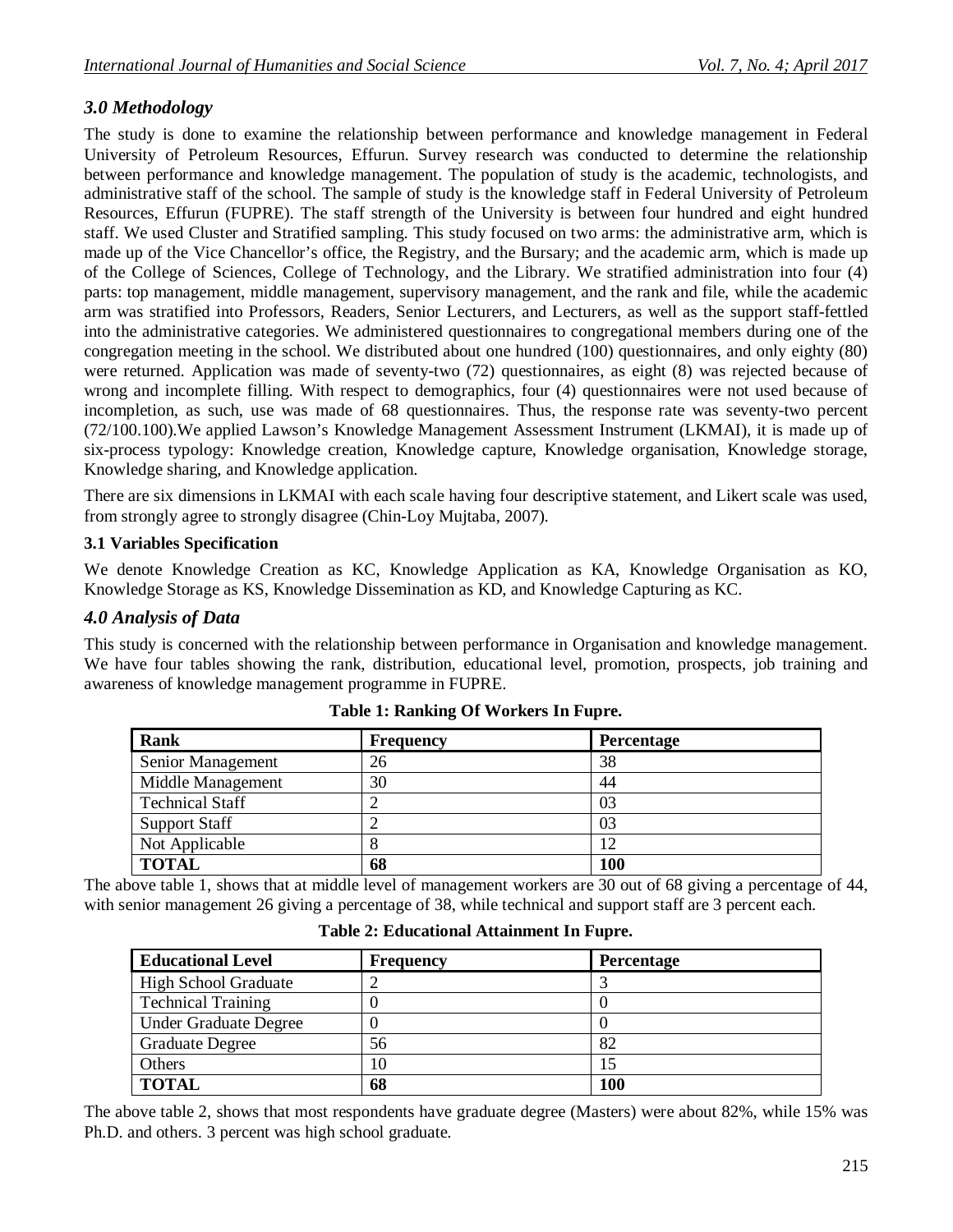| <b>Job Training</b> | <b>Frequency</b> | Percentage |
|---------------------|------------------|------------|
|                     | 24               | 35         |
|                     | 10               |            |
|                     | υ                |            |
|                     |                  |            |
| None                | 24               | 35         |
| <b>TOTAL</b>        | 68               | 100        |

### **Table 3: Job Training In Fupre.**

From the table 3 above, those that received training each are 35 percent; those of two trainings are 15 percent, those of three trainings are 9 percent while four and more trainings are 6 percent and no trainings at all, are 35 percent.

| <b>KM</b> in Place | Frequency | Percentage |
|--------------------|-----------|------------|
| Yes                | 22        | 32         |
| <b>No</b>          | О         | 12         |
| Not Sure           | 36        | 53         |
| Not Applicable     | ↩         |            |
| <b>TOTAL</b>       | 68        | 100        |

**Table 4: Aware Of Knowledge Management In Fupre.**

Table 4 shows that 32 percent believe that FUPRE has knowledge management programme in place, 12 percent indicated no knowledge management programme, more than half, that is 53 percent were sure not sure of it.

# **4.1 Hypothesis Testing**

Based on the literature reviewed and logistics in place, we formulate the following hypotheses and are tested:  $H<sub>01</sub>$ : There is no positive relationship between competitive advantages and knowledge management.

 $H<sub>02</sub>$ : There is no positive relationship between innovation and knowledge management.

H<sub>03</sub>: There is no relationship between growth and knowledge management.

# **4.2 Model Summary and ANOVA Table for Hypothesis**

### **Model Summary 1**

|      | <b>Change Statistics</b> |               |
|------|--------------------------|---------------|
| Mode | $Sig.F.$ Charge          | Durbin-Watson |
|      | .000                     | 2.795         |

**\***<sup>1</sup> Predictors: Constant; KA, KO, KC, KS, KD, KCN

**\***2Dependent Variable: Competitive.

### **ANOVA 1**

| Model                                      | <b>Sum of Squares</b> | df | <b>Mean Square</b> |        | Sig.  |
|--------------------------------------------|-----------------------|----|--------------------|--------|-------|
| 1 Regression                               | 514.689               |    | 85.781             | 48.823 | .000a |
| Residual                                   | 10.542                |    | 1.757              |        |       |
| <b>Total</b>                               | 525.231               |    |                    |        |       |
| $\mathbf{a}$ , and the set of $\mathbf{a}$ |                       |    |                    |        |       |

**\***<sup>1</sup> Predictors: Constant, KA, KO, KC, KS, KD, KCN

**\***2Dependent Variable: Competitive.

# **Model Summary 2**

|      | <b>Change Statistics</b>    |               |
|------|-----------------------------|---------------|
| Mode | $\text{Sig.} F$ .<br>Charge | Durbin-Watson |
|      | .005                        | 2.149         |

**\***<sup>1</sup> Predictors: Constant; KC, KO, KA, KS, KD, KCN

**\***2Dependent Variable: Innovation.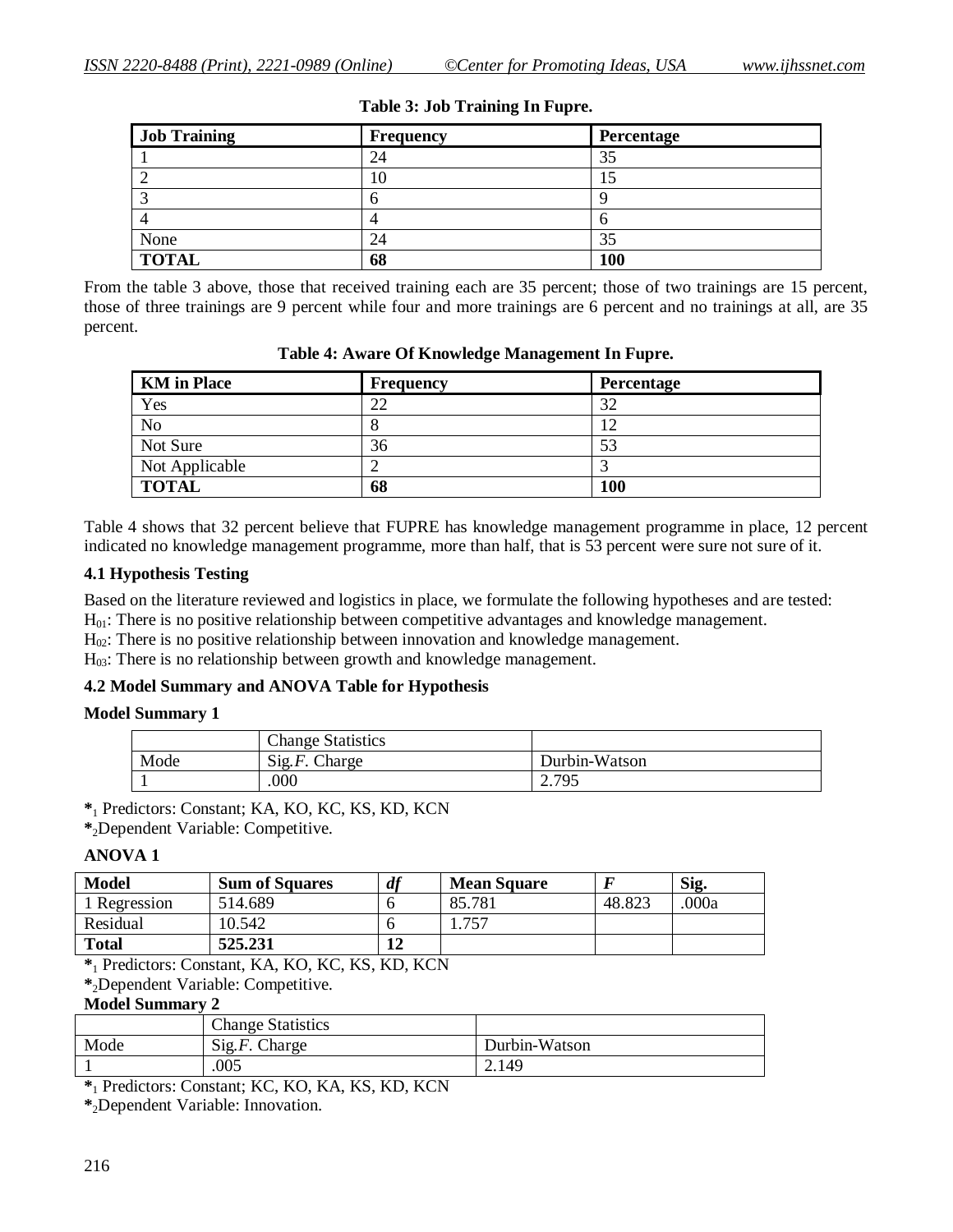### **ANOVA 2**

| <b>Model</b>                                                                                                                                                                                                                                                                                                                                                                                                    | <b>Sum of Squares</b> | Df | <b>Mean Square</b> |         | Sig. |
|-----------------------------------------------------------------------------------------------------------------------------------------------------------------------------------------------------------------------------------------------------------------------------------------------------------------------------------------------------------------------------------------------------------------|-----------------------|----|--------------------|---------|------|
| 1 Regression                                                                                                                                                                                                                                                                                                                                                                                                    | 711.616               |    | 118.603            | l 1.000 | 005a |
| Residual                                                                                                                                                                                                                                                                                                                                                                                                        | 64.692                |    | 10.782             |         |      |
| <b>Total</b>                                                                                                                                                                                                                                                                                                                                                                                                    | 776.308               |    |                    |         |      |
| $\mathbf{a}$ and $\mathbf{b}$ and $\mathbf{b}$ and $\mathbf{c}$<br>$\mathbf{r}$ $\mathbf{r}$ $\mathbf{r}$ $\mathbf{r}$ $\mathbf{r}$ $\mathbf{r}$ $\mathbf{r}$ $\mathbf{r}$ $\mathbf{r}$ $\mathbf{r}$ $\mathbf{r}$ $\mathbf{r}$ $\mathbf{r}$ $\mathbf{r}$ $\mathbf{r}$ $\mathbf{r}$ $\mathbf{r}$ $\mathbf{r}$ $\mathbf{r}$ $\mathbf{r}$ $\mathbf{r}$ $\mathbf{r}$ $\mathbf{r}$ $\mathbf{r}$ $\mathbf{$<br>$\sim$ |                       |    |                    |         |      |

**\***<sup>1</sup> Predictors: Constant, KC, KO, KA, KS, KD, KCN

**\***2Dependent Variable: Innovation.

# **Model Summary 3**

|      | <b>Change Statistics</b> |               |
|------|--------------------------|---------------|
| Mode | $Sig.F.$ Charge          | Durbin-Watson |
|      | 0.04                     | 2.085         |
|      |                          |               |

**\***<sup>1</sup> Predictors: Constant; KC, KO, KA, KS, KD, KCN

**\***2Dependent Variable: Growth.

### **ANOVA 3**

| <b>Model</b> | <b>Sum of Squares</b> | df | <b>Mean Square</b> |        | Sig.  |
|--------------|-----------------------|----|--------------------|--------|-------|
| 1 Regression | 739.213               |    | 123.202            | .1.831 | .004a |
| Residual     | 62.479                |    | 10.413             |        |       |
| <b>Total</b> | 801.692               | 11 |                    |        |       |

**\***<sup>1</sup> Predictors: Constant, KC, KO, KA, KS, KD, KCN

**\***2Dependent Variable: Growth.

### **4.2 Results of Hypothesis**

Hypothesis with respect to Competitive advantage,  $H_{01}$ :that there is no positive relationship between competitive and knowledge management was rejected because 96 percent of competitive advantages were explained by the various independent variables that made up the knowledge management. At 5 percent level of significance, the table 4.28 is less than the calculated *F*-stat of 48.82, revealing that, there is a highly positive and significant relationship; also confirmed by Durbin-Watson test of 2.795. ANOVA result also agreed that there is a positive link between competitive advantage and knowledge management. See Model Summary and ANOVA 1.

Hypothesis with respect to Innovation,  $H_{02}$ : that there is no positive relationship between innovation and knowledge management was also rejected based on the table 4.28 at 5 percent which is less than 11.00. There is a positive link between innovation and knowledge management. Both Durbin-Watson of 2.149 and ANOVA table 2 confirmed the positive link between innovation and knowledge management. See Model Summary and ANOVA table 2.

Hypothesis with respect to growth,  $H_{03}$ :that there is no relationship between growth and knowledge management was rejected too. Knowledge management explained 84 percent of growth. At 4 percent from the table *F-*4.28 is less than 11.83 calculated. Thus, there is a positive link between growth and knowledge management. Durbin-Watson and ANOVA confirmed the positive link. See Model Summary and ANOVA table 3.

# *5.0 Recommendations and Conclusion*

The study shows that there is a positive link between performance in organisation and knowledge management.

# **5.1 Recommendation**

The study agrees with the work of Chin-Loy and Mujtaba, 2007, that organisational performance is influenced by knowledge management. Not significant in determining performance in organisation were Knowledge Creation (KC), Knowledge Dissemination (KD), Knowledge Organisation (KO), Knowledge Application (KA); but Knowledge Storage (KS) and Knowledge Capturing (KC) were significant in determining competitive advantages; and critical to knowledge management programmes are Knowledge Capturing (KC), Knowledge Organisation (KO),Knowledge Dissemination (KD) and Knowledge Application (KA). These critical factors have not contribute to knowledge management programme in Federal University of Petroleum Resources, Effurun (FUPRE). The University need to carry out all these areas of knowledge management effectively to create competitive advantage, innovation and growth. Federal University of Petroleum Resources, Effurun at 10years should develop on the weaknesses with respect to these areas of knowledge management. Over 50 percent indicated that they are not aware of knowledge management programme; see table 4.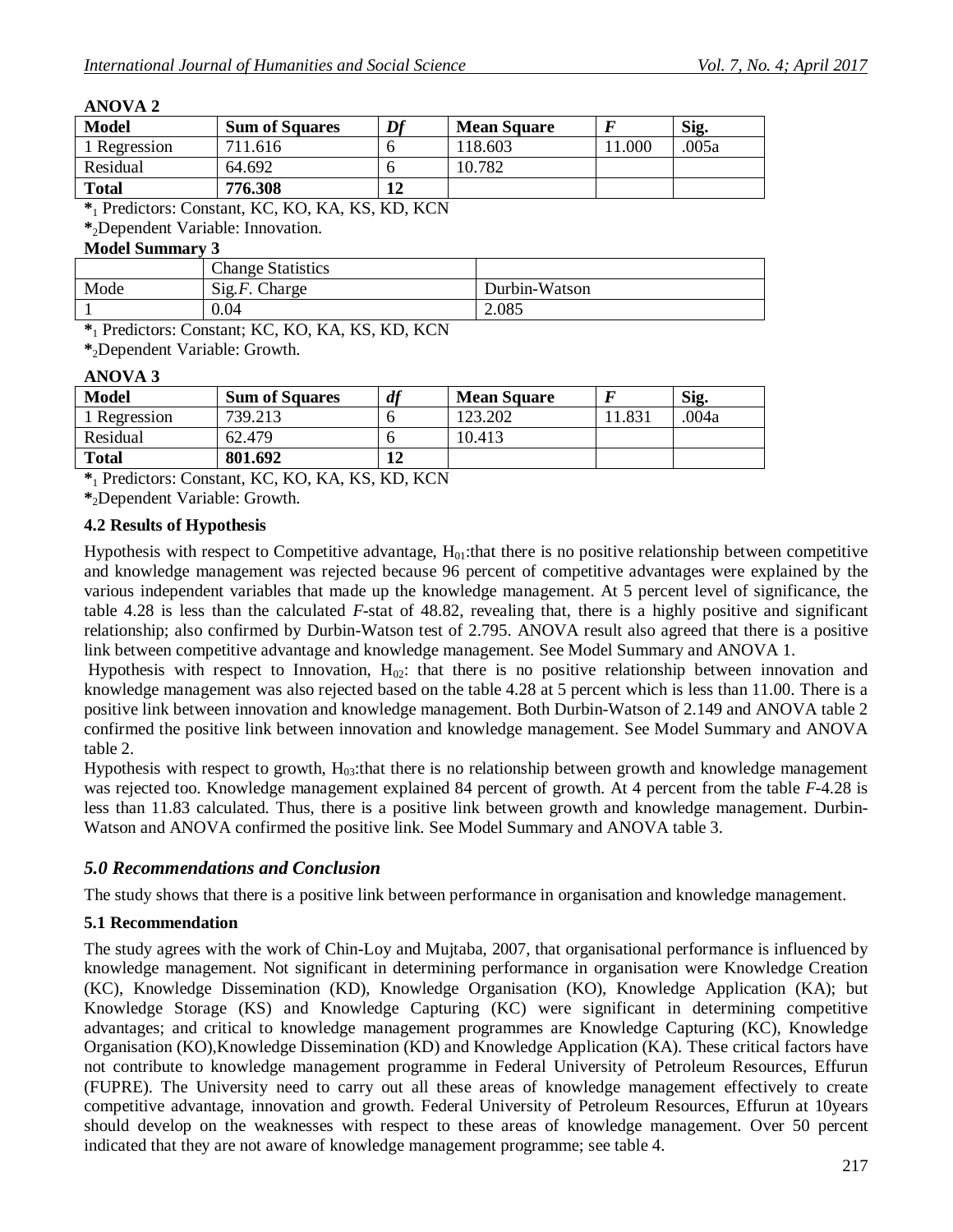This implies that the school management does not disseminate information about its programmes and policies effectively. The workforce has a huge number of graduates and master's holders which would limit the amount of tacit knowledge available for exploiting. This information is very critical with E-library in place, we recommend the following:

- That Federal University of Petroleum Resources needs to carry out full-scale knowledge audit. To find out what its knowledge needs are, what knowledge assets are available, and their location; knowledge flow in the University, obstacles to getting the knowledge, the CODS but not SWOT analysis to knowledge management programmes. CODS – Challenges; Opportunities Development needs, and strength; parting with weakness and threats.
- Management should carry out employment programmes with respect to Senior academics or involve in massive training of its current workforce. Management should recruit Senior academics through good incentives.
- Management should have a better way of distribution knowledge, to share knowledge via communities of practices, to identify and apply best practices of knowledge management and harvesting.
- Knowledge centers should be built in the University, to collect, organise and share knowledge and information.
- Management should allow the less experienced to understudy the experts with respect to project team's setup; this will help in capturing existing knowledge and creating new knowledge.
- All weaknesses and threats should be discovered via exist interviews in the University. Management should see weaknesses as variables to develop on, and threats as challenges in the University.

# **5.2 Conclusion**

This study is concerned with the link between performance and knowledgement. This study agrees with the work of Chin-Loy and Mujtaba, (2007). This paper focused on whether the various processes of knowledge management have influence on performance. Conclusively, knowledge capture had significant impact on competitive advantages; but knowledge creation was very significant on any of the dependent variables. The combination of the processes has positive link on performance. The University may do better by paying attention on the whole process of knowledge management. For the University to be competitive; innovative and have growth, the University should be involved in knowledge creating, capturing, organising, storing, disseminating and applying them at various tasks at all time.

# *References*

Alavi, M and Leidner, D.E. (1999): "**Knowledge Management: Definitions and Solutions"** CIO Retrieved May from http://www.CIO.com.

ASTD Learning System (2009).

- Backler, F. (1995): **"Knowledge: Knowledge at work and Organisations"**. Organisation Studies pp 16-36.
- Balthazard, Pierre A and Cooke, Robert A (2004) **"Organisation culture and knowledge management success:**  Assessing the behaviour performance continuum" Proceedings of the  $37<sup>th</sup>$  Hawaii International Conference on System Sciences, IEEE.

Chang, Su-Chao and Lee, Ming-Shin (2003) in Ling, T.H **"Knowledge management**" Taipei, Best Wise Co. Ltd. Chang, Su-Chao and Lee, Ming-Shin (2007): **"The effects of organisation culture and** 

- **knowledge management mechanisms on organisational innovation"** AnEmpirical
- Chin-Loy and Mujtaba, Bahaudin G. (2007) **"The influence of organisational culture on the success of knowledge management practices with North American companies"** International Business and Economic Research Journal, March Vol. 6 No. 3 pp 15-28.
- Davenport, T.H and Prusak, I. (1998): **Working knowledge: "How organisations manage what they know"**  Cambridge, MA: Harvard Business School Press.
- FUPRE (2007), **Academic Brief**, vol.1, August.
- Ibhadode, A. (2015): **Vision for Federal University of Petroleum Resources** in The 21<sup>st</sup> Century.
- Keramati, A and Azudeh M.A (2007): **"Exploring the effects of top management's commitment on knowledge management success in academia" A case study"** Proceedings of World Academy of Science